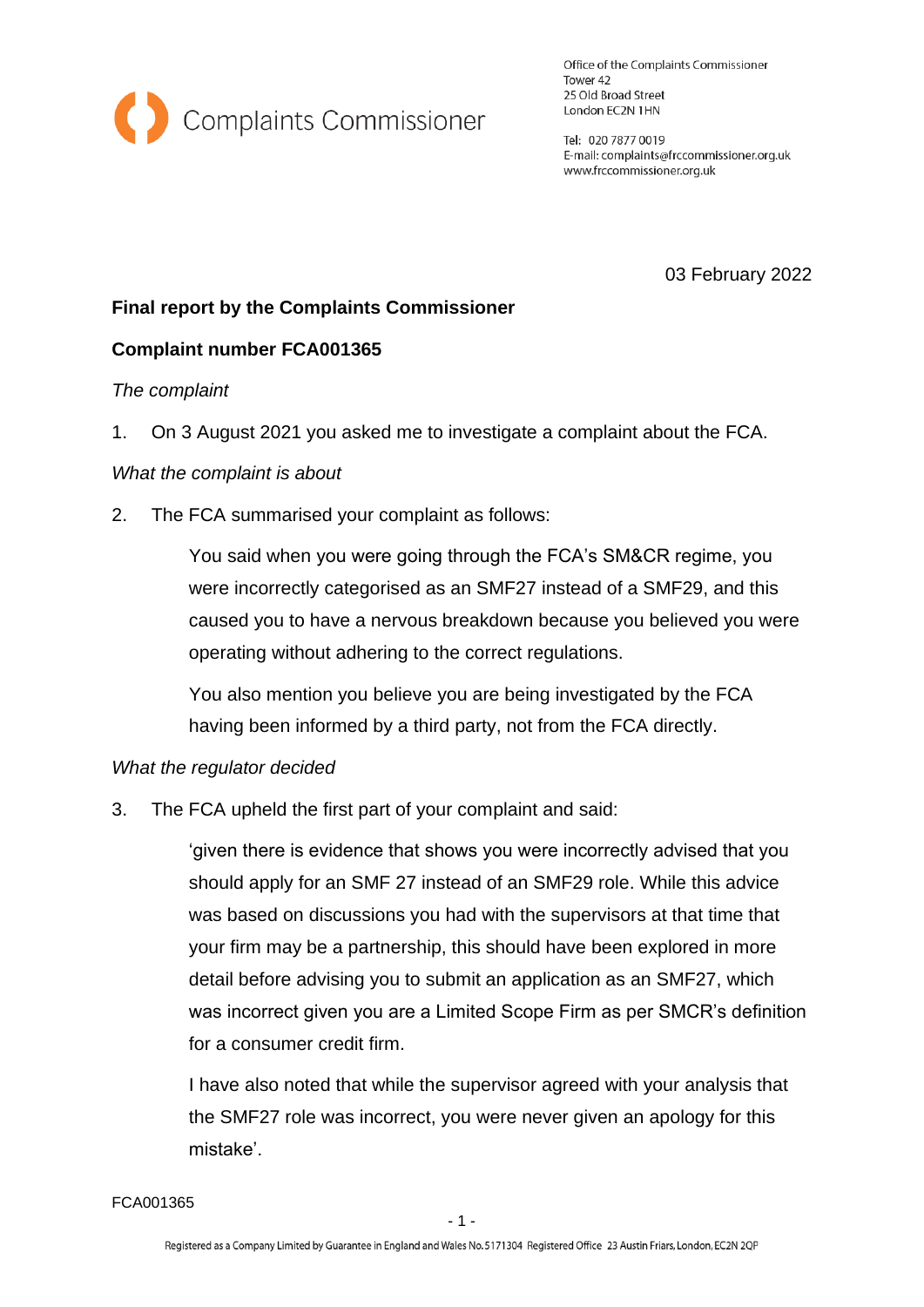4. In respect of the FCA investigating your firm or you personally, the FCA said 'there is no evidence of this and given you were informed by a third party, and not by the FCA directly I don't believe this information is correct.'

### *Why you are unhappy with the regulator's decision*

5. You telephoned my office with a request for me to review your complaint against the FCA.

# *My analysis*

- 6. In its decision letter, the FCA explains that on 24 January 2020 you received an email from the FCA's supervision (Retail and Authorisations) department with some guidance about what SMF role(s) you should apply for, and you were advised to apply for an SMF27 role as the supervisor believed that there were multiple partners at the firm.
- 7. However, you disagreed with their analysis of your SMF role, given you are a limited scope firm, and you explained you believed you should apply for an SMF29 role instead. The supervisor sought clarification on this before confirming you should apply for the SMF29 role on 27 January 2021.
- 8. The FCA explained that in December 2019, and early January 2020, you had discussions with supervision about Controller Functions at the firm, which led the supervisors to believe that (Firm X) was a partnership, and this led them to advise you to apply for the SMF27 role.
- 9. The FCA go on to say 'You mentioned this incorrect classification has had an adverse impact on your mental health, and I am sorry to hear that this has caused you distress. I have found no evidence that supervisors communications with you were not supportive especially since they were aware of your ill-heath, and once the supervisor had sought confirmation, he agreed with you that you should apply for the SMF29 role. This was done promptly, and my only criticism is that the supervisor could have offered you an apology at that time'.

# *My decision*

10. The FCA acknowledges that it provided incorrect guidance to you on 24 January 2020 based on a misunderstanding about the number of partners it believed your firm had. You explored this guidance further with the FCA